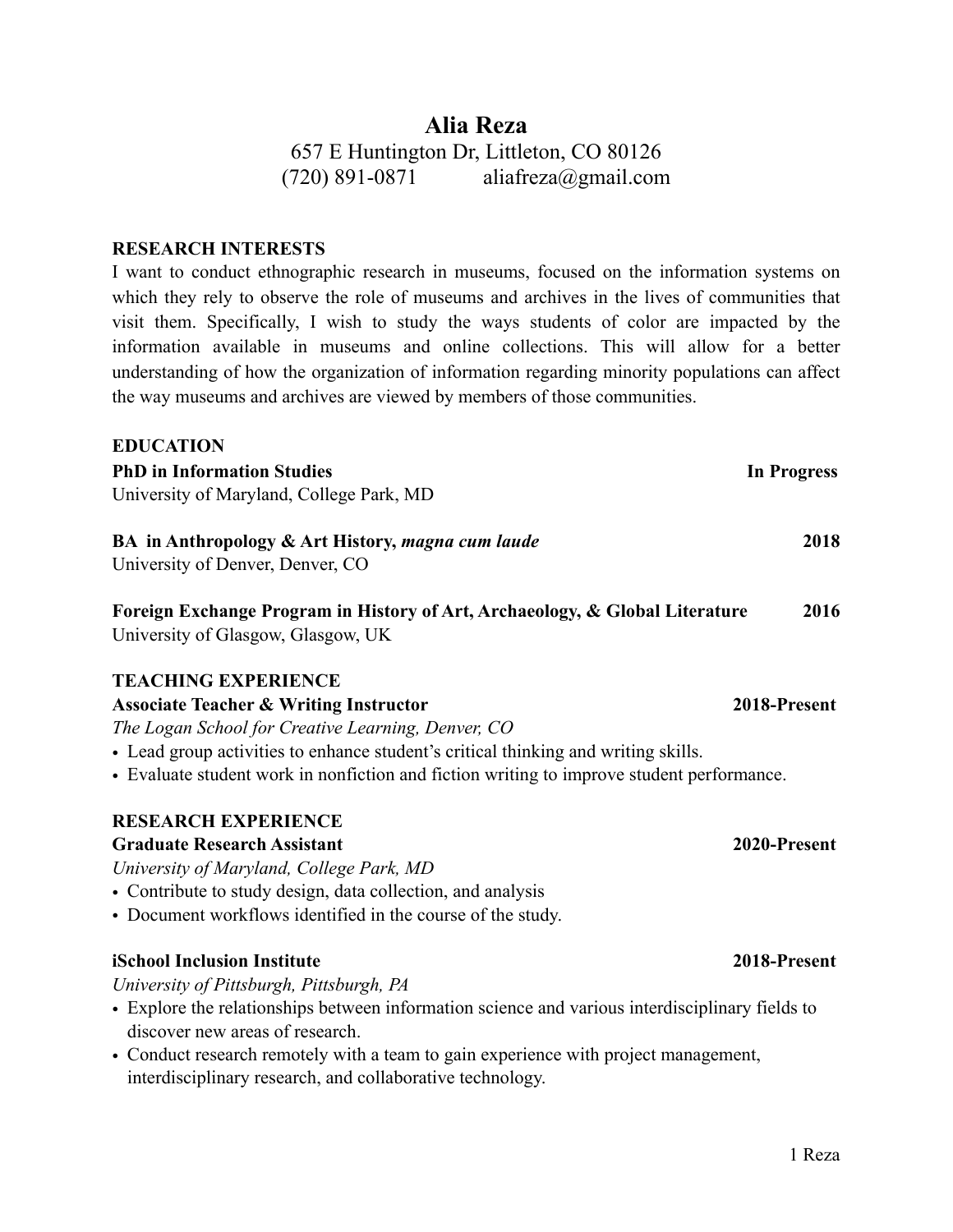## **HONORS AND AWARDS**

| iConference Best Poster Award Finalist                                        | 2020      |
|-------------------------------------------------------------------------------|-----------|
| Front Range Art History Symposium Presenter, Colorado College                 | 2018      |
| Anthropology Departmental Honors, University of Denver                        | 2018      |
| Dean's List, University of Denver                                             | 2014-2018 |
| Anthropology/Sociology Research Scholarship, \$3000, Islamic Scholarship Fund | 2017      |

## **PROFESSIONAL EXPERIENCE**

## **Graduate Research Assistant 2020-Present**

*University of Maryland, College Park, MD*

- Draft analytic and workflow-mapping protocols
- Contribute to preliminary data analysis and workflow mapping

## **Associate Teacher & Writing Instructor 2018-2020**

*The Logan School for Creative Learning*

- Assist core teacher and complement teaching partnerships to enhance classroom atmosphere.
- Help students in skill development by writing individualized lesson plans which focus on student's academic and social needs.

## **Collections Intern 2017**

*Clyfford Still Museum*

- Collected data on works in museum collection and condensed for online public information.
- Created virtual exhibits to help determine possibilities for future exhibitions.

## **Education & Outreach Intern 2016**

*Denver Art Museum*

- Developed and evaluated self-touring programs in the museum for teachers and students.
- Linked museum collections to curricula of various fields, including humanities and sciences.

## **PUBLICATIONS**

Gómez, E. (Producer), & Gómez, E., Peterson, W., **Reza, A**. (Directors). (2018). *Precedent* [Video file]. Retrieved from <https://www.sapiens.org/culture/trump-travel-ban-world-war-ii/>

- **Reza, A**., Chu S., Khan, Z., Nedd, A., Castillo, A., Gardner, D. (2019). "Skins for Sale: Linking Player Identity, Representation, and Purchasing Practices." *Lecture Notes in Computer Science*. Retrieved from [https://link.springer.com](https://link.springer.com/)
- **Reza, A**., Nedd, A., Chu, S., Castillo, A., Khan, Z., Gardner, D. (2020). "I like the way the skin looks": Player perspectives on aesthetic appeal and self-representation with video game "Skins." iConference 2020 Proceedings. Retrieved from <https://www.ideals.illinois.edu/handle/2142/106593>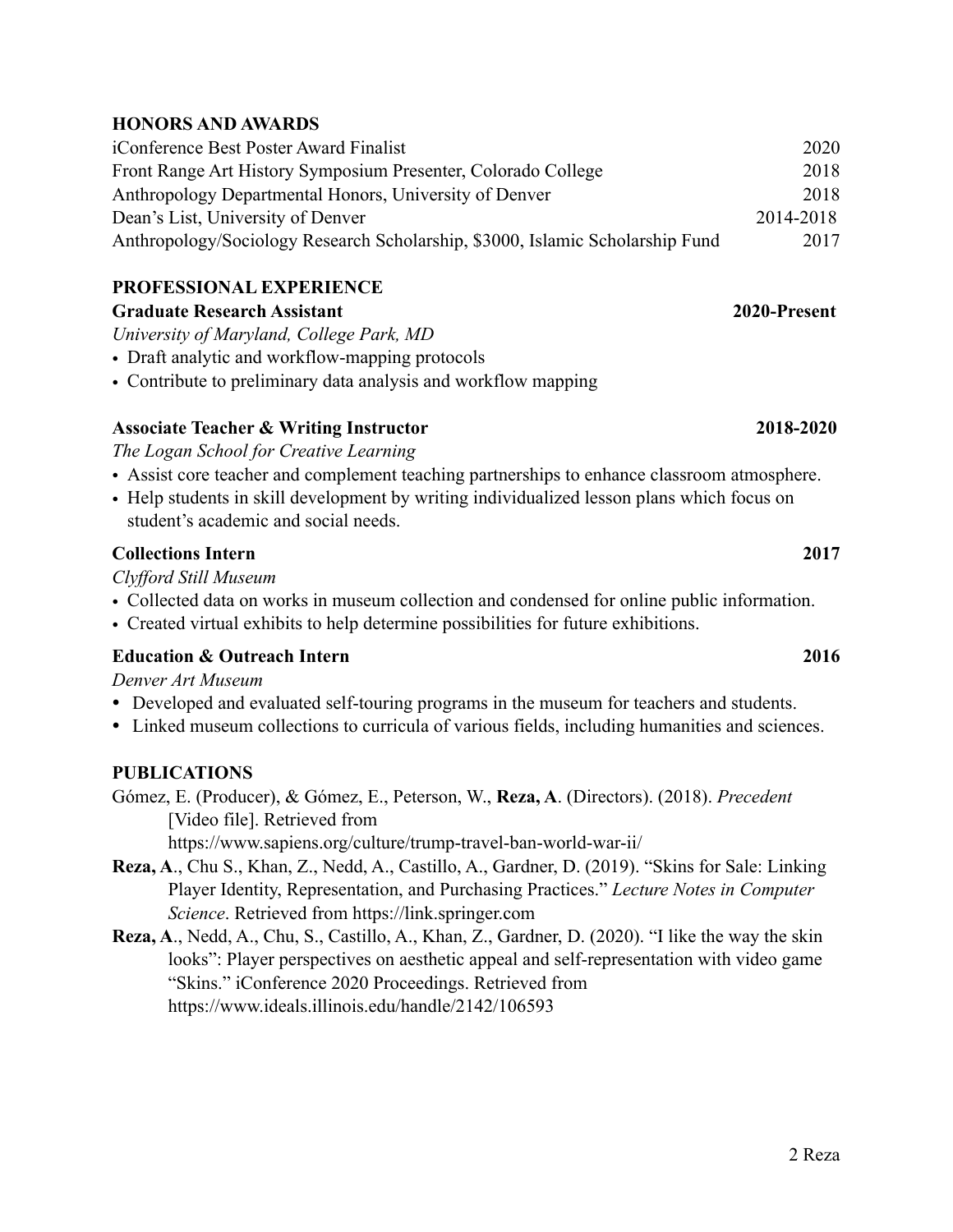## **CONFERENCE PRESENTATIONS**

- **Reza, A**., Nedd, A. (2019, April). "Skins for Sale: Linking Player Identity, Representation, and Purchasing Practices." Paper presented at iConference 2019, University of Maryland, College Park, MD.
- RQ: How do in-game representational options tied to microtransactions impact the purchasing practices of players of diverse racial backgrounds?
- Examine relationships between diverse players and transactions.
- Review literature around (1) representation in games, (2) purchasing practices tied to racial identity, and (3) player identity to highlight the gap in research on the intersection of these three categories.
- **Reza, A.**, Nedd, A., (2020, March). "I like the way the skin looks": Player perspectives on aesthetic appeal and self-representation with video game "Skins." Poster presented at iConference 2020, University of Borås, Borås, Sweden.
- RQ: What can survey results and studies by previous scholars tell us about what it means to "like the way a skin looks" and how can players' purchasing practices and reasons behind their purchases allow us to better understand how players from diverse backgrounds interact with "skins?"
- Examine quantitative survey responses to compare responses of various demographic groups and observe statistically significant differences in responses
- Conduct qualitative analysis of open-ended survey responses to gain insight into reasoning behind player purchasing practices

## **ACADEMIC AND PROFESSIONAL MEMBERSHIPS**

| • Phi Beta Kappa ( $\Phi$ BK)                      | 2018-Present |
|----------------------------------------------------|--------------|
| • National Society of Collegiate Scholars (NSCS)   | 2015-Present |
| • DU Muslim Student Association (DUMSA), President | 2015-2018    |

## **COMMUNITY SERVICE**

## **Volunteer Substitute Teacher 2017-Present**

*Jaffari Islamic School, Denver, CO*

- Teach students to apply Islam's values of peace and education to today's sociopolitical climate.
- Plan lessons in short amounts of time to make up for the absence of regular teachers.

## **Denver Pop Culture Con Volunteer 2017-2019**

*Pop Culture Classroom, Denver, CO*

- Registered attendees and panelists for participation in Denver Pop Culture Con.
- Inspired children and adults to learn through engagement with and analysis of popular culture.